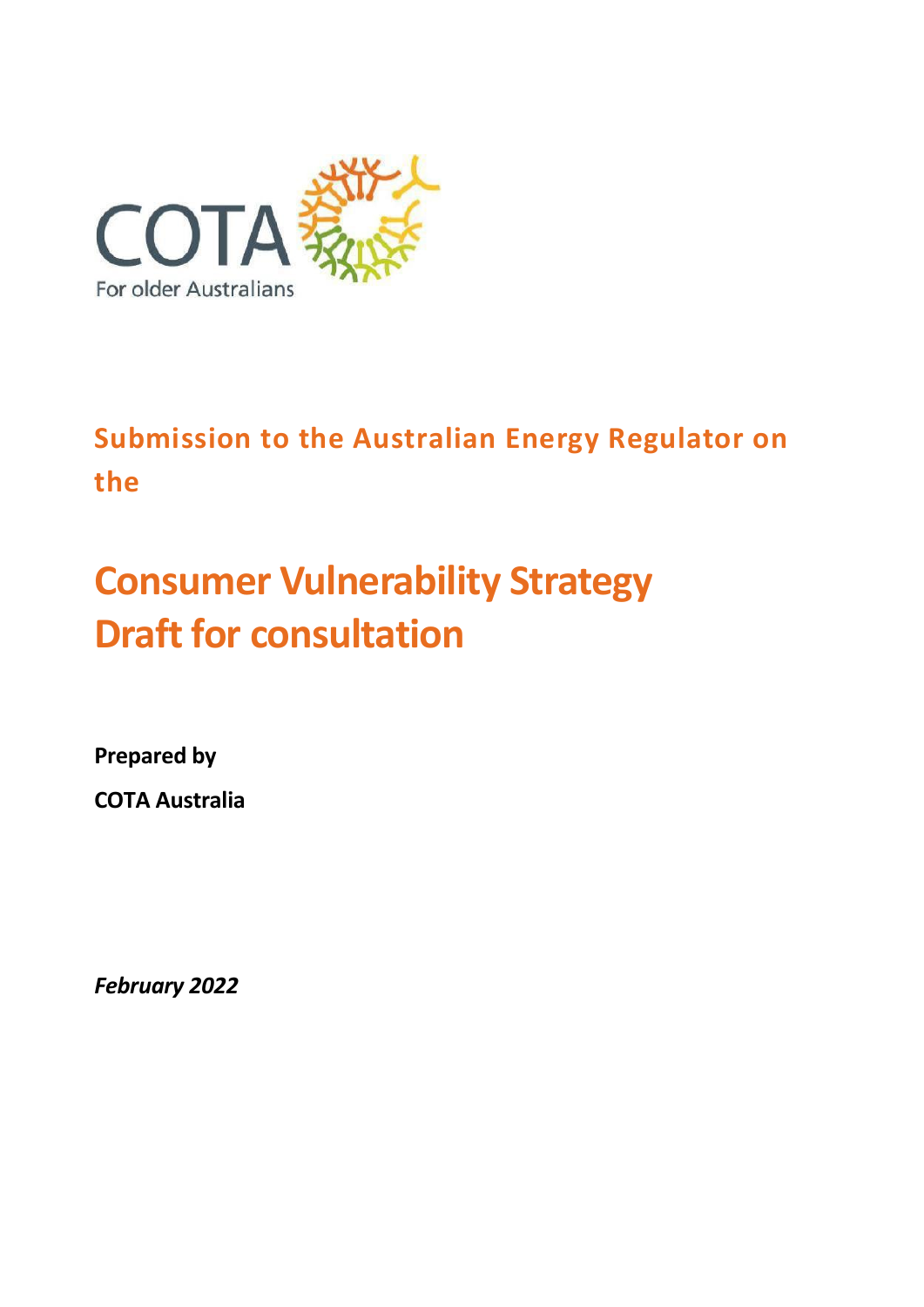## COTA Australia

COTA Australia is the national consumer peak body for older Australians. Its members are the State and Territory COTAs (Councils on the Ageing) in each of the eight States and Territories of Australia. The State and Territory COTAs have around 30,000 individual members and more than 1,000 seniors' organisation members, which jointly represent over 500,000 older Australians.

COTA Australia's focus is on national policy issues from the perspective of older people as citizens and consumers and we seek to promote, improve and protect the circumstances and wellbeing of older people in Australia. Information about, and the views of, our constituents and members are gathered through a wide variety of consultative and engagement mechanisms and processes.

COTA Australia has a vibrant and knowledgeable Energy Advocates Group. Members of this group are represented on the Australian Energy Regulator's (AER) Consumer Consultative Group and Better Bills Working Group, as well as National Energy Consumer Roundtable.

#### **Authorised by:**

Ian Yates AM Chief Executive [iyates@cota.org.au](mailto:iyates@cota.org.au)  02 61549740

#### **Prepared by:**

COTA Australia's Energy Advocates with support from Mary Swift Policy and Engagement Officer

#### **COTA Australia**

Suite 9, 16 National Circuit Barton ACT 2600 02 61549740 [www.cota.org.au](http://www.cota.org.a/)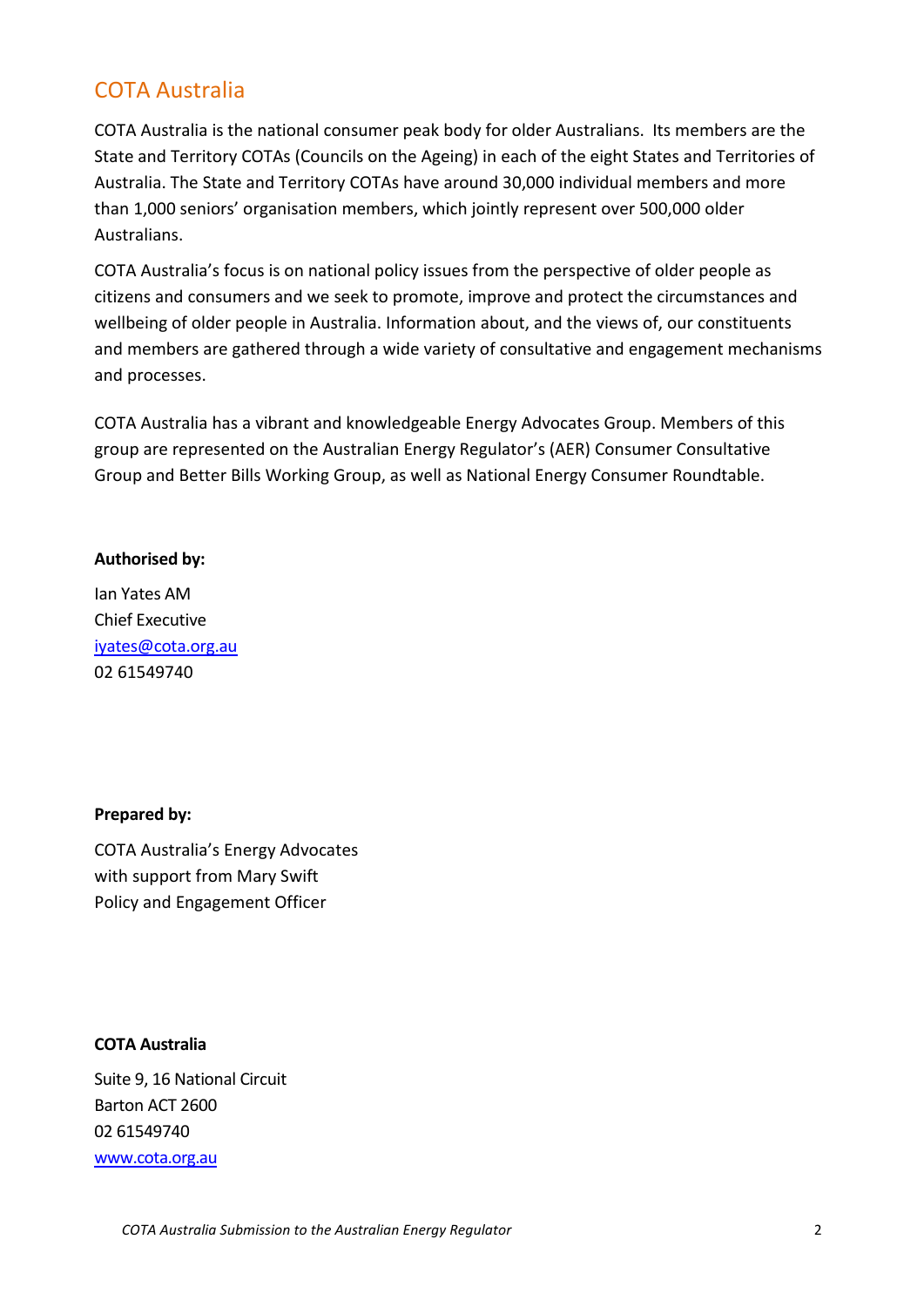### Introduction

COTA Australia, in collaboration with its Energy Advocates, welcomes the opportunity to provide comment to the Australian Energy Regulator (AER) on the Consumer Vulnerability Strategy – Draft for Consultation dated December 2021.

COTA Australia, as the national consumer peak body for older Australians, fully supports what it identifies as the paper's main contention. We understand the AER's purpose for the draft strategy is multifaceted:

- create an energy market inclusive of all consumers
- improve energy affordability
- ensure every reasonable effort is undertaken to keep consumers connected
- reduce energy businesses' cost to service

From our viewpoint, the draft strategy is a good starting point for working towards the achievement of these outcomes. Further we applaud the AER's openness to work with all energy stakeholders in progressing the draft strategy's proposed actions aimed at improving consumer and market outcomes. As a matter of high urgency, we want to see a concerted effort directed towards resolving issues experienced by embedded network customers.

Furthermore, COTA Australia supports the AER's intention to continually build on the learnings from the Vulnerability Strategy (anticipated to be published mid-2022) to facilitate discussions about the potential to achieve broader change *beyond this Strategy* (draft strategy, page 7).

Though, like the AER, COTA Australia is aware the Strategy will not 'solve' or eliminate the issue of *vulnerability*. While we have a competitive market there will be tension between universal affordability and profit. Particularly given the interplay of complicated, entrenched socioeconomic characteristics, change of such magnitude would require wider multileveled systemic change, plus the highest commitment of government and the wider community to, at a minimum, wipe out inequity and poverty.

Our concerns around digital exclusion relate to most of the proposed actions. We are concerned that if this issue is not appropriately addressed it will have a significant detrimental impact on the achievement of the Strategy outcomes. We also argue this will impact disproportionally on older people as the digitally excluded customer population tends to increase with age, no matter how digitally able a person may have been. This becomes very relevant as government and other services increasingly move to 'online only'. In respect to energy, an increasing number of older people who live alone will struggle to pay bills and/or access accounts and information. In addition to limiting opportunities for independent engagement, this leads to increased dependence on friends, family and neighbours, with a consequent potential to increase elder abuse as well as indisputably entrench *vulnerability* in the energy market.

Our concerns are not limited to those in our society who are considered digitally excluded due to not having an active online presence. The **Australian Digital Inclusion Index** clearly demonstrates *participation in our increasingly digital economy and society requires a combination of technical and financial resources with specific skills and knowledges*. Without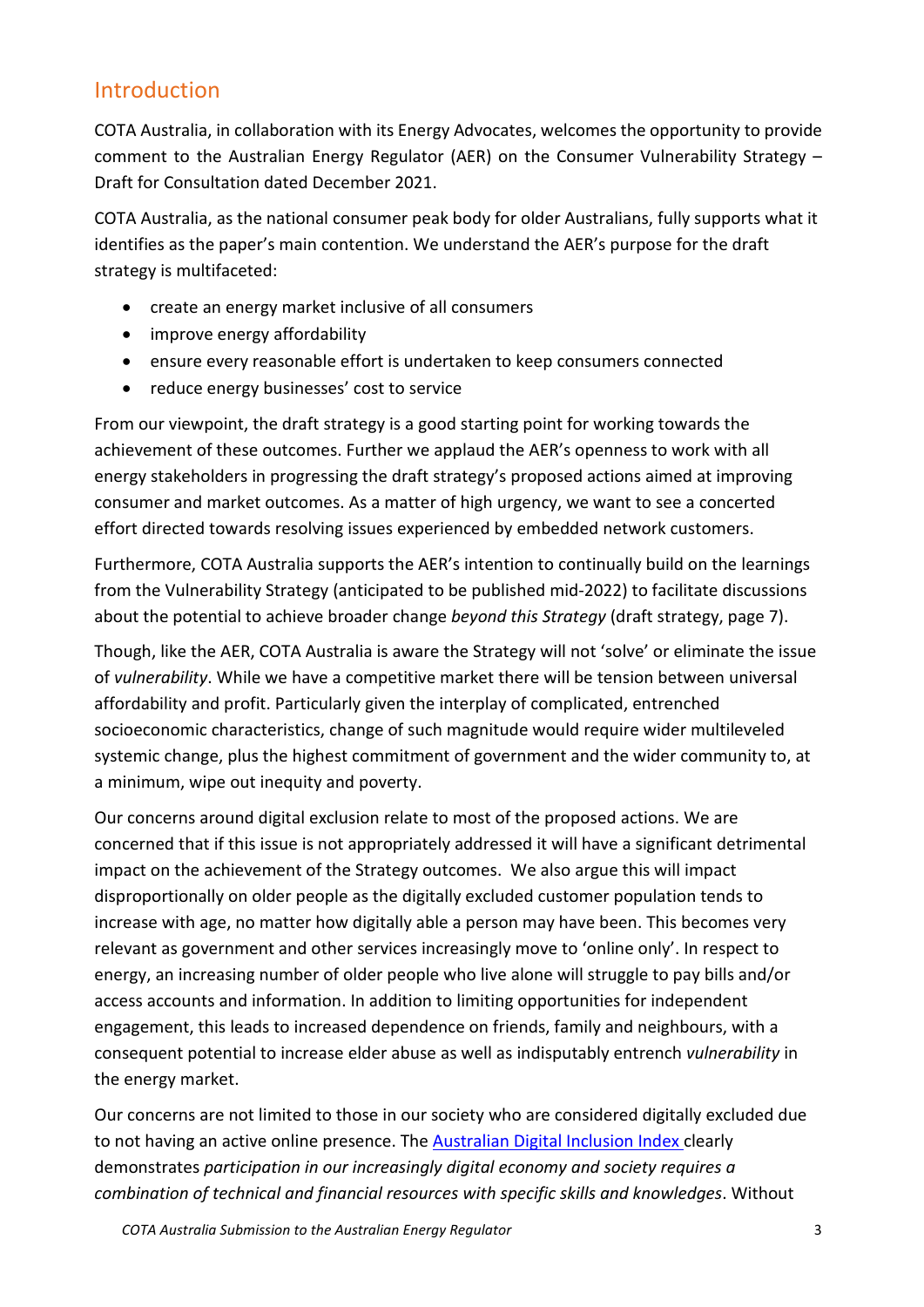metrics for ascertaining and responding to energy customers' levels of digital inclusion and exclusion, we can only pay lip service to the realisation of concepts such as inclusion and/or the participation of all consumers in the energy market.

## Consumer vulnerability

COTA Australia, understands the argument forwarded in the draft strategy to support a working definition of 'consumer vulnerability'. We also subscribe to the principles that underpin the AER's approach. However, particularly in a public facing document, we do not support the separating out of energy consumers into 'vulnerable' and 'not vulnerable'. More broadly, the reasons for 'entrenched vulnerability' need to be addressed. Hopefully, we do not accept that there will always be people who are not able to pay their bills, including those for energy, water etc. It is critical that government and community systems acknowledge the provision of specific services as essential to peoples' health and wellbeing and, therefore, guarantee their provision. We note complementary views were presented in Attachment 1: Additional stakeholder workshop insights – Concession and rebate amendments.

Although not the intention of the AER, the term 'customer vulnerability' carries strong negative connotations. Older people tell us they hear it as labelling. They say for those so 'branded' it stigmatises and invalidates their strengths and personal circumstances. Rather than throwing light on the systemic barriers or societal or market characteristics that disempower, the term is generally used to differentiate between those who are perceived as independently managing their own lives and those needing to rely on the kindness of others to 'get by'.

We suggest the AER reframe the draft strategy as a Customer Assistance Strategy. Such a change would complement the AER's focus on an inclusive energy market that:

- acknowledges the diversity in its consumer population
- understands that complex markets such as the energy market can create, enable and/or exacerbate the stress and hardship experienced by individuals
- recognises that most people are likely to experience challenging circumstances at some point in their lives
- takes account of and responds flexibly and sensitively to individual circumstances

We believe this reframing would encourage greater engagement from across the energy consumer spectrum. With the removal of the perceived disempowering labels, many more customers would experience greater confidence in negotiating an individually tailored outcome with their energy retailer.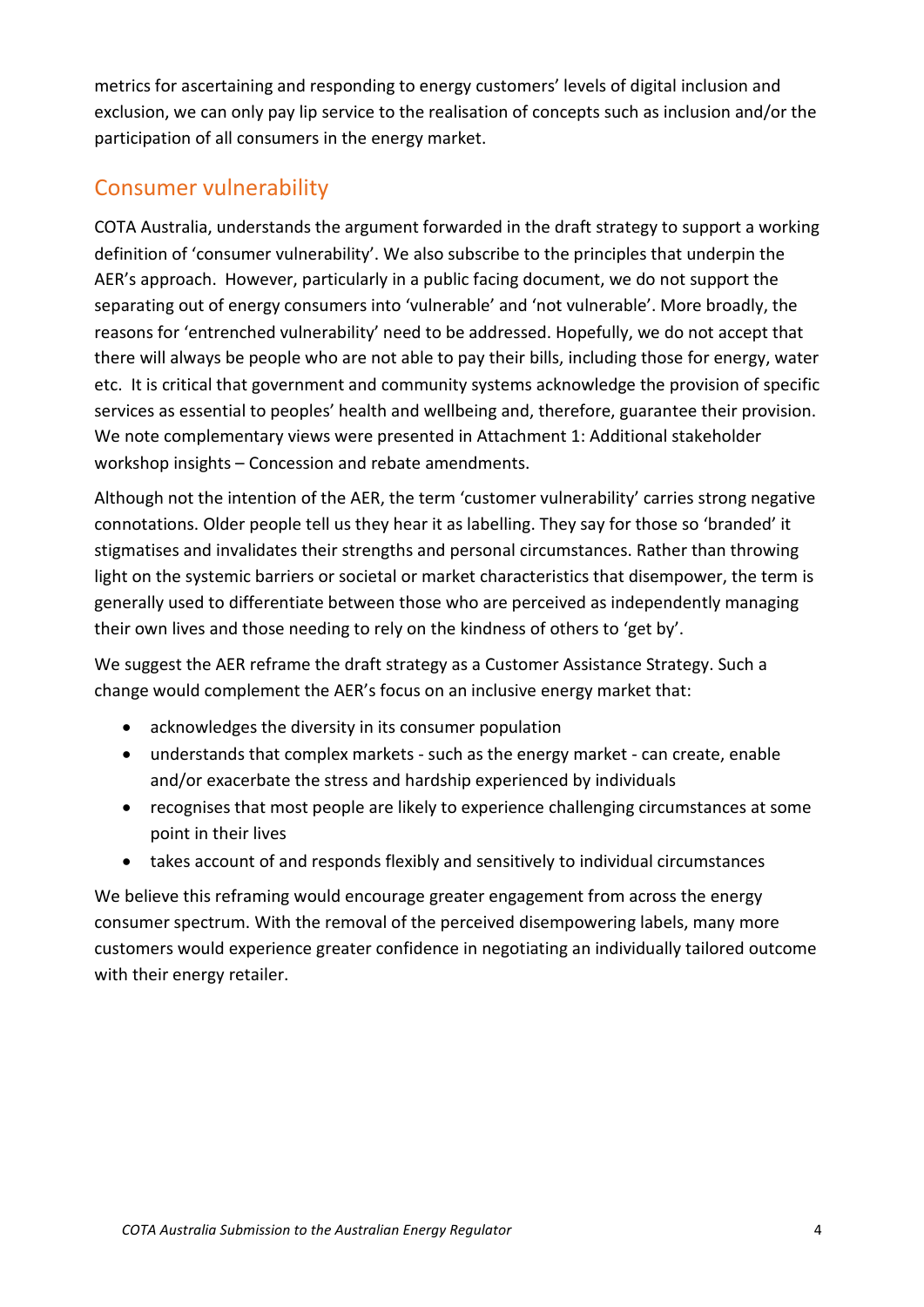# Overarching Strategy questions

#### **Our research**

COTA Australia and the eight COTA state and territory organisations (the COTA Federation) commission the biennial [State of the \(Older\) Nation \(SOTON\)](https://www.cota.org.au/policy/state-of-the-older-nation/) research to informatively evidence the views, life experiences and needs of Australians aged 50 years and older.

A major 2021 SOTON finding was that while most older Australians identified themselves as having a good quality of life, many metrics had declined since 2018 (the first report). For example, while 73% of participants rated their quality of life highly, there was a decrease since 2018 (78%). Plus, over the two-year period, physical health ratings declined from 67% to 57%; mental health from 80% to 72% and the quality of social relationships from 72% to 66%.

In relation to financial security, while in 2021, 55% of respondents felt quite financially secure about being able to meet their needs for the rest of their lives, 45% (more than two in five) didn't. Within this second group, feelings of financial insecurity were most prevalent amongst people who had experienced domestic violence (57%), not in paid employment (46%) and those living with disability (40%).

The impact of financial constraints was clearly demonstrated in the percentage of older people who had unpaid bills due to payment difficulties. In 2021, 16% of respondents reported having overdue bills, which was significantly higher than 2018 (12%). There was also an increase in the number of different types of outstanding bills compared to 2018, an indication of increasing levels of financial stress.

In 2021, the most common overdue bills included:

- electricity or gas (9%)
- mobile phones (7%)
- vehicle registration (7%).

In response to Question 41, Does your household currently have any bills … that are overdue specifically because you are having difficulty paying them, SOTON's finding is presented in the following figure:

#### Figure 1: *Overdue bills due to financial stress*



have overdue bills due to payment difficulties. This was significantly higher than 2018 (12%), noting that in 2021 the code for vehicle registration was added.



Among those who had payment difficulties, the average number of bills overdue was 4 (up from 3 in 2018).

Plus, SOTON 2021 reported that over half of all survey participants (55%), see themselves as being vulnerable on one or more of the indicators used to identify vulnerability (refer, Figure 2); a significant increase since the 2018 study (49%).

As was done in 2018, analysis of the data was conducted by level of vulnerability using indicators, such as:

*COTA Australia Submission to the Australian Energy Regulator* 5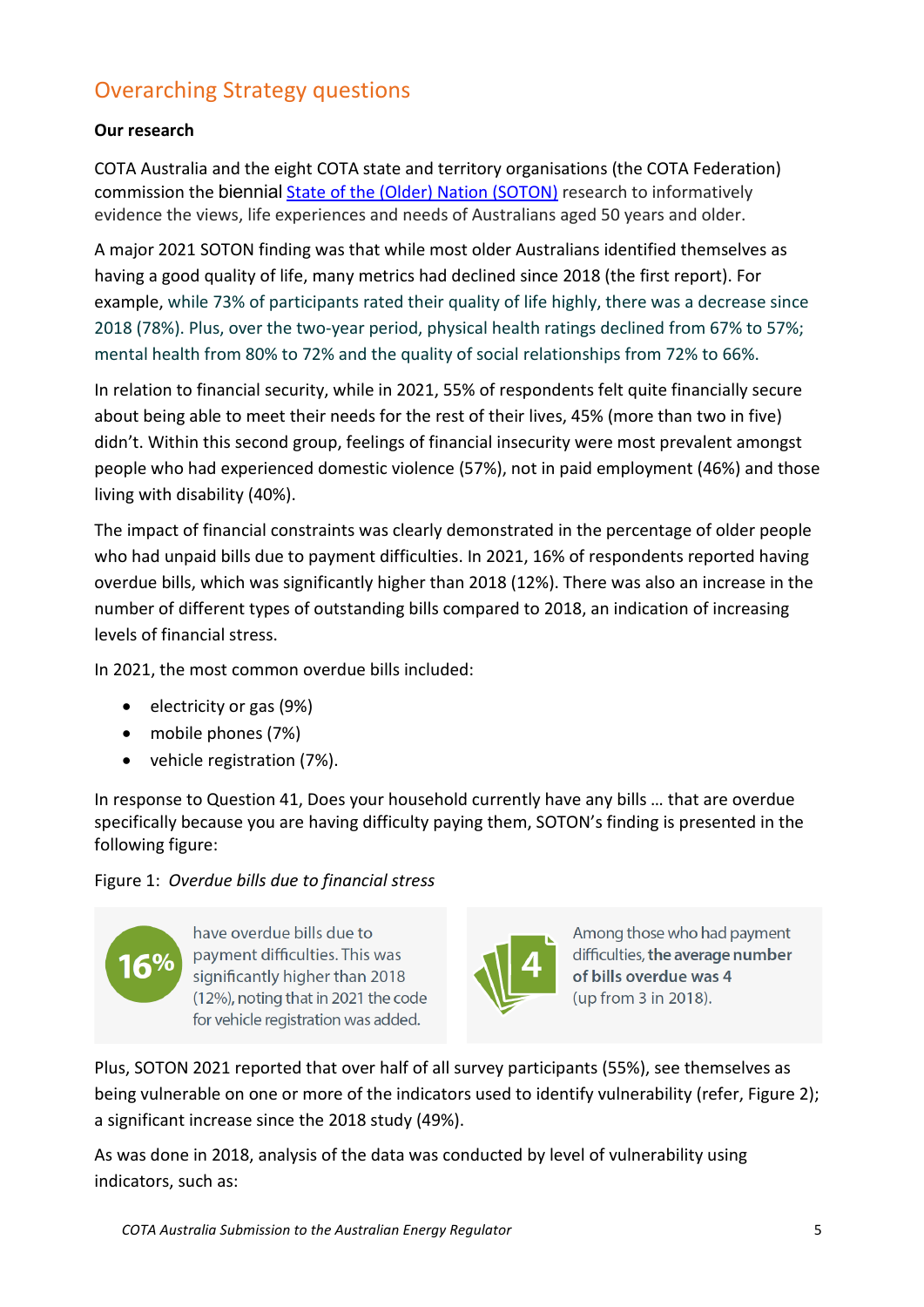- low personal annual income
- living with disability
- non-English speaking at home
- recent bereavement
- ATSI
- domestic violence
- homelessness

The higher vulnerability group was more likely to be female (57% vs. 52% of men), be aged 70 or over (62% vs. 54% of those in their 60s and 48% of those in their 50s), live in Queensland (63%) and live outside the capital cities (61%).

#### *Figure 2: Experience of vulnerability*



#### Indicators used to identify vulnerability

Have a low personal annual income (\$1-\$30k per capita) 39% Living with a disability 21% Speak a language other than English at home 8% Bereaved in the last year 3% Indigenous 1% Experienced domestic violence in the past year 3% Experienced homelessness in the last year 1%

#### **AER proposed actions – the need to prioritise**

In general, COTA Australia supports the draft strategy's five objectives. However, we suggest that Objective 1 be reworded to read Improve assistance to consumers.

We see the objectives as providing solid guidance to grounding and directing the actions in ways that support the stated outcomes. As a suite, we believe the objectives and potential actions will enable the AER to achieve progress in moving the energy market towards being more inclusive of energy consumers through gaining a deeper understanding of:

- the population's diversity
- how an individual's personal circumstances can affect their access, use and interaction with the energy market
- consumer engagement preferences
- how energy consumers can assist other energy stakeholders in designing and implementing more simplified regulatory processes, as well as dismantling many of the barriers that confront consumers in exercising choice and engaging with energy retailers and suppliers

Although, we welcome the implementation of the AER's potential actions, we contend that priority be given to Actions 2 and 4. We particularly want the AER to address issues impacting the lives of energy consumers in **embedded networks**. Given the housing density increases in many urban and regional areas, issues associated with embedded networks need urgent attention.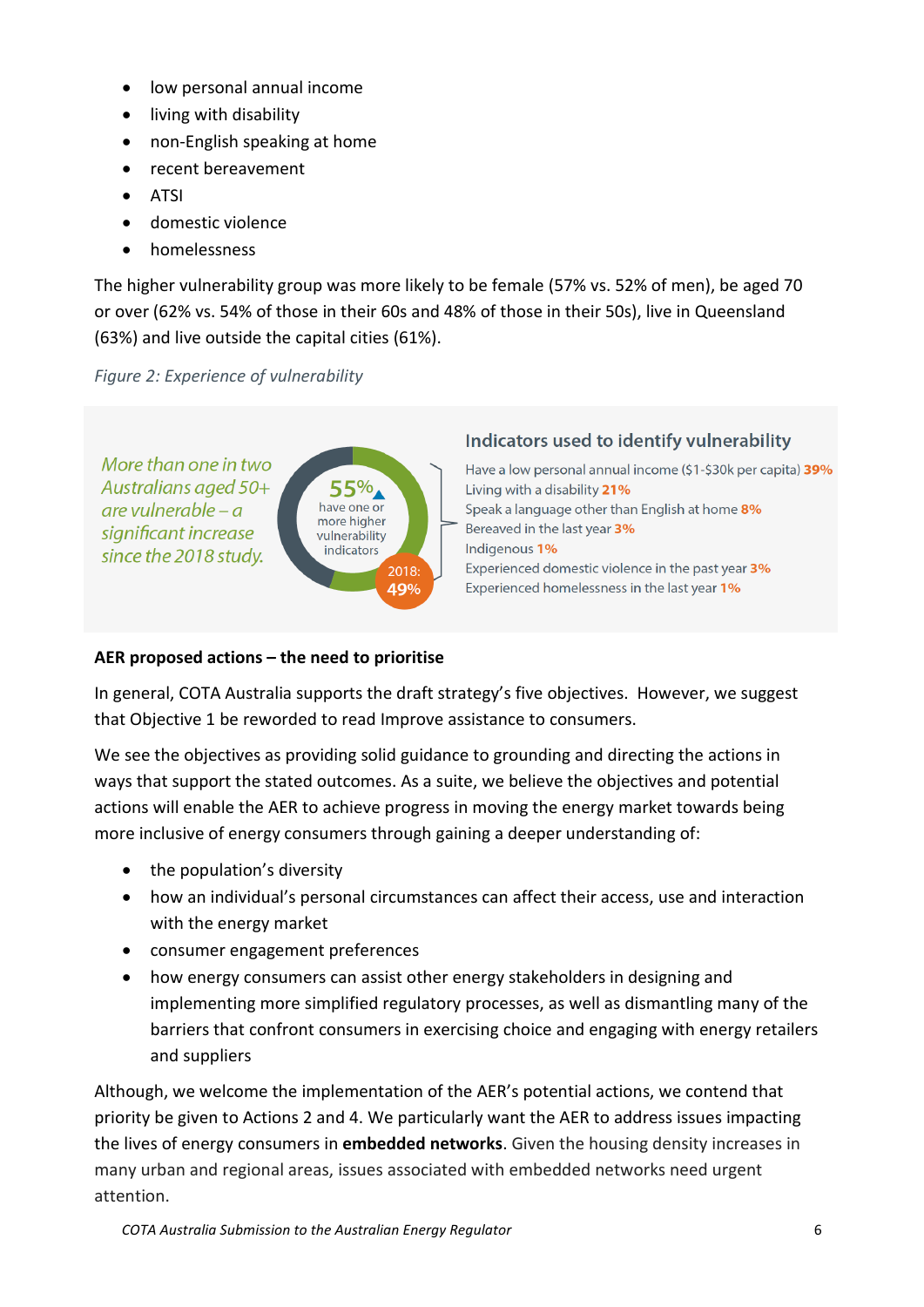From our perspective, embedded network customers are:

- let down by the current energy market regulatory arrangements
- denied the opportunity to access competitive prices or important consumer protections.

Also, given what older people have shared with us about their experience of embedded network arrangements, we believe there to be insufficient monitoring and regulatory enforcement powers. This affords some embedded network operators the opportunity to manipulate their essential service supplier requirements.

In addition, with respect to Objective 4 the wording (*Use the consumer voice and lived experiences to* …) suggests consultation in response to issues. We support consumers being actively engaged in all stages of the process. Moreover, Action 5: *Introduce vulnerability impact assessments into aspects of our work* … indicates that there is scope to consult early to avoid vulnerability when considering changes to the power supply. Perhaps this can be encouraged.

In addition, we would appreciate Action 7 being given priority over the remaining identified potential actions. Consistency of consumer protections across the energy market, regardless of the customer's jurisdictional location, is vital to building customer confidence, trust and engagement in the energy market. We believe this will be paralleled by an overall marked, sustainable reduction in cost to service.

#### **Barriers and opportunities associated with implementing the proposed actions**

COTA Australia is fully supports with the proposed strategy's central outcome, the *creation of an energy market inclusive of all consumers, does not create or compound harms and barriers to participation, and that energy is fairly priced* (page 9). We would like to see this extended to all other elements of the energy market.

In addition, given the draft strategy's assertion that all people at some point in their life will probably face circumstances that affect their capacity to afford essential services*,* the lived experience of energy consumers must be at the centre of regulating, designing and delivering the energy system, services and products. We support this proposition. However, we contend that if the diverse **voices of energy consumers** are not attentively listened to as equal and active energy market partners, the desired outcomes will not be achieved.

At present many energy consumers lack the confidence and know-how to engage with energy businesses. Older people tell us this is often the result of a history of previous unsympathetic experiences. COTA Australia believes every person has the right to safety, to live with dignity and exercise choice. However, we know to achieve this people must be empowered with information to access the help and support crucial to addressing the challenges they are confronting.

#### **Ways of engaging stakeholders in implementing the Strategy**

In talking to older people about implementing the Strategy, they emphasised the need for an enduring alternative to a digital interface that includes a real person *we can talk*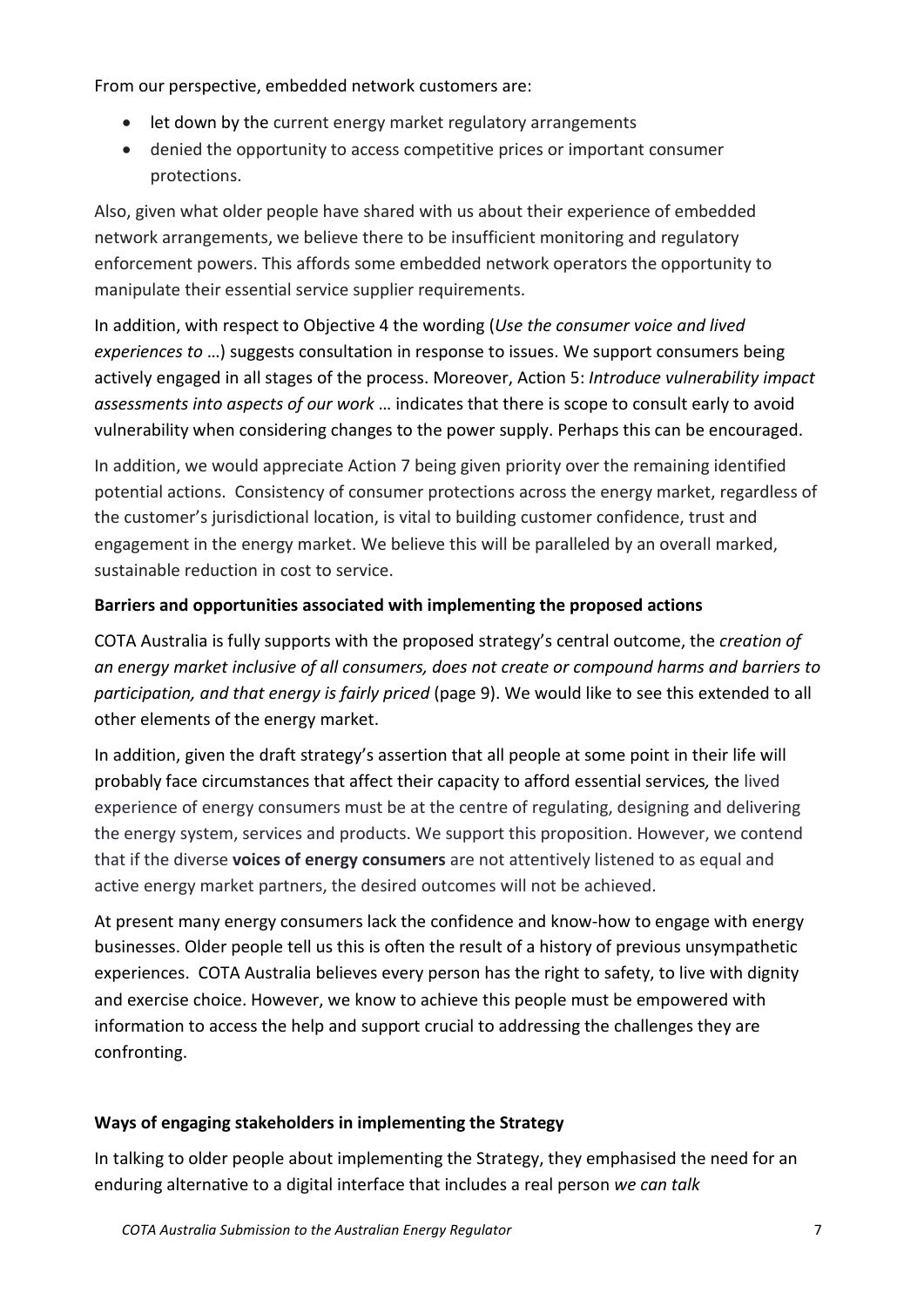*to*. Irrespective of how good the online interface may be in managing 99% of queries and issues, they agreed that *the fall back to a real person will sometimes be what's needed and/or preferred by the individual consumer.*

# Objective 1: Improve identification of vulnerability

COTA Australia believes the most profound experiences of financial and/or other forms of societal stress are unlikely to be transient. Rather they play out as multifaceted ongoing or enduring hardship (with 1 in 5 Australians feeling over-indebted or just managing to keep up with their payments). As the contributors to such hardship are most frequently located external to the individuals directly experiencing their effects, they require a committed and sustainable response/s from government and the community. COTA Australia believes the Strategy's implementation needs to proceed from this recognition.

In developing the toolkit, we would ask the AER to take into consideration the insights provided by [State of the \(Older\) Nation 2021 a](https://www.cota.org.au/policy/state-of-the-older-nation/)nd the most recent [Australian Digital Inclusion Index](https://www.digitalinclusionindex.org.au/what-is-digital-inclusion/) 

COTA Australia notes and supports the focus on family violence, and advises it is critically important the AER and industry bodies ensure the issue of elder abuse is also recognised in these discussions. We would like to draw the AER's attention to [Elder Abuse Action Australia's](https://eaaa.org.au/) (EAAA) work in this space. EAAA is a specialist organisation with knowledge of issues that impact older people and their families, communities and broader society. One of EAAA's project is [Compass](https://www.compass.info/) – a website which aims to create a national focus on elder abuse by raising awareness of this growing social issue, and simplify the process of connecting people to services and information tackling elder abuse.

EAAA and COTA Tasmania co-hosted of the [7th National Elder Abuse Conference](https://www.cotatas.org.au/programs/elder-abuse-prevention/national-elder-abuse-conference-2022/) in Hobart February 2022.

# Objective 2: Reduce complexity and enhance accessibility for energy consumers

COTA Australia overwhelmingly supports reducing the complexity of the energy market. As the draft strategy highlights, *when markets are complex, or not inclusively or universally designed, this can cause new vulnerabilities or compound existing challenges.* We appreciate the AER is already focused on addressing energy market complexity, but the job is far from complete. Pricing structures remain confusing and better offers generally poorly explained with important detail not immediately evident. Plus, most consumers find it close to impossible to compare the different better offers and select the one that best complements their personal circumstances. From a consumer perspective the energy market is overly complex, and this distances all but the most robustly resilient consumers. Moreover, it severely compromises consumer choice.

COTA Australia supports the AER's claim that significant gains can be made by simply speaking to energy customers in a language they understand. Simplifying the information will have measurable gains on building consumer confidence and their capacity to engage with the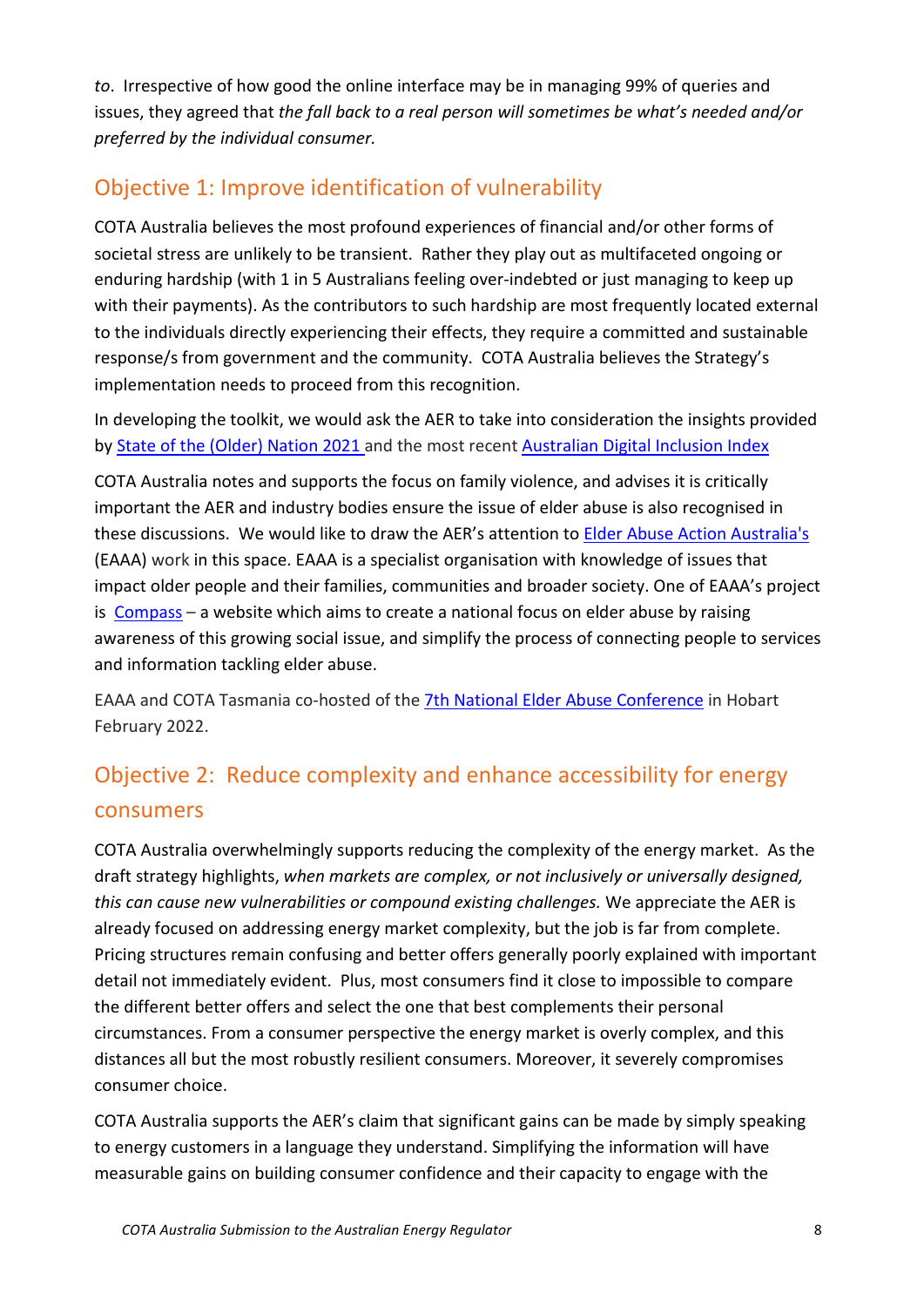energy market. Also, we support the notion of designing 'safe defaults' that place less reliance on consumer-led consumer protections.

We have no objection to the inclusion of quality-of-service metrics in the AER's Retailer Report Cards, but question how this will benefit consumers who do not use online services.

# Objective 3: Strengthening protections for consumers facing payment difficulty

COTA Australia is firmly of the view that payment difficulty processes need to be clear. They need to be mapped in a way that provides clarity to customers and businesses alike as to the situation and range of flexible options available at the various process points. We advise it is critical that these processes need to be readily conveyed to all segments of the consumer population including those from Culturally and Linguistically Diverse backgrounds, First Nation People, as well as those who are digitally excluded.

COTA Australia supports further exploration of options such as 'knock before disconnect', with the objective of minimising or eliminating disconnections for non-payment. Every reasonable effort must be made to keep customers connected. Consumers who have experienced disconnection are likely to remain disaffected energy consumers and estranged from purposeful participation in the energy market.

In addition, we see it is important that *vulnerability* or hardship assessments should be built into the application process for exempt sellers, with a regular review and update. Also, it needs to be an important consideration in the regulatory oversight of new energy products and services.

# Objective 5: Balance affordability and consumer protections by minimising the overall cost to serve where possible

COTA Australia welcomes any initiatives that reduce the cost to service for retailers when the flow on reduction is evident in consumer bills. However, we caution against removing requirements for retaining traditional participation channels for consumers who do not use online services.

Also, we note that there are organisations which operate with very low levels of delinquency. For instance, the member owned banking sector has seen levels as low as 1 to 2%. Learning from businesses with a better track record of the desired balance should be pursued.

# Enablers of success

COTA Australia sees the enablers as integral to a successful implementation of the Strategy. We believe they have the potential to contribute to the energy market's much-needed cultural transformation. Being committed to inclusive collaboration and the nurturing of an informed culture of continuous learning across the sectors is a surefire way to enabling an industry that *works for both consumers and energy businesses.*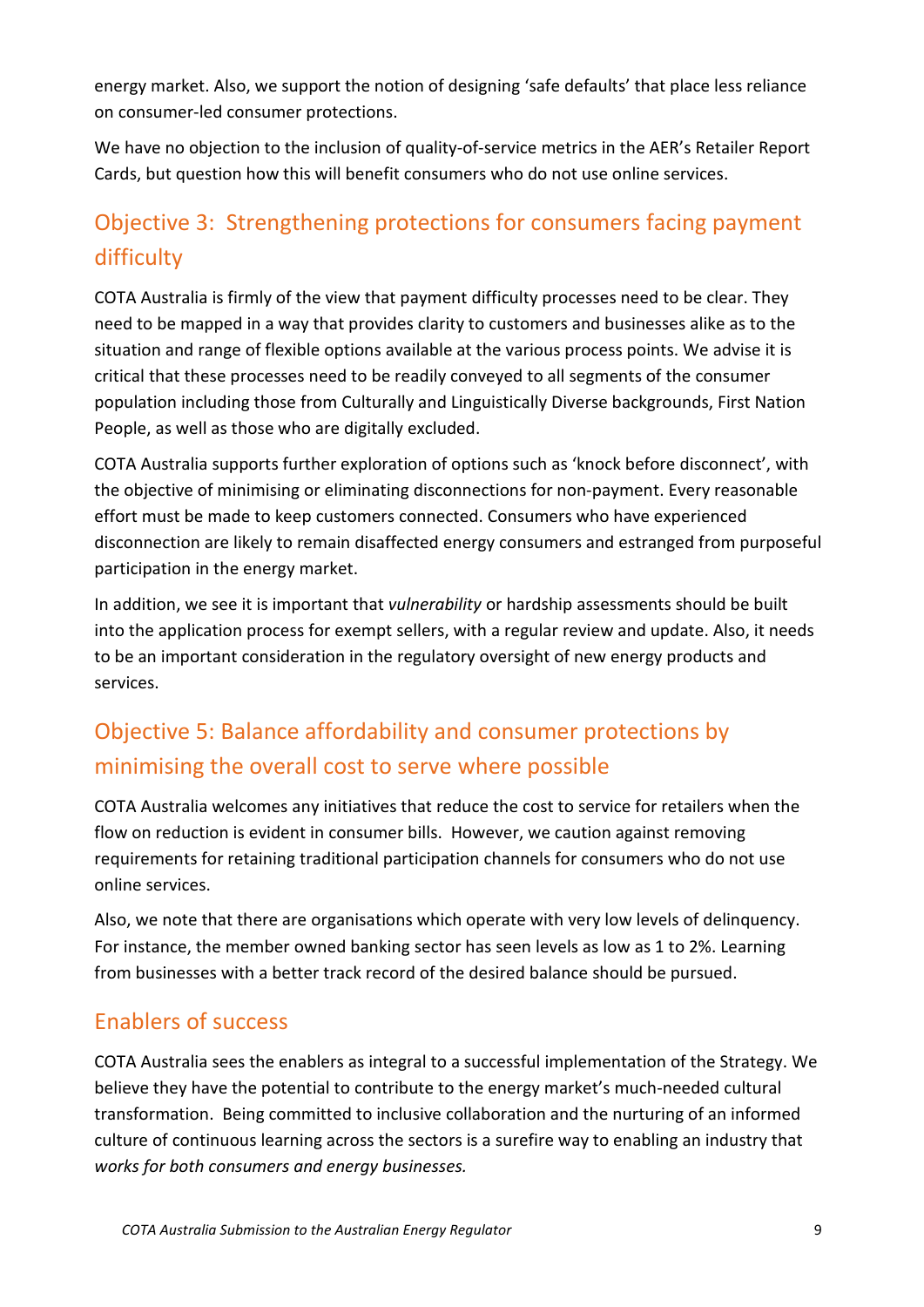Our consumer engagement experiences advise the most effective way for the AER and stakeholders to gain the necessary insights to address their respective concerns is through open dialogue. We appreciate this is already known by the AER and has been demonstrated by the wealth of pragmatic information delivered through its stakeholder workshops. The outcomes of which show that having areas of concern explored and defined by different stakeholder perspectives, as well as making effective use of pertinent data, provides a highly efficient pathway to finding change that delivers greater complementarity between consumer outcomes and regulatory and business practices.

However, inclusive and purposeful consumer engagement is highly dependent:

- commitment to building trust and working together as valued and equal partners
- being informed having ready access to reliable and accurate information that builds on the reader's knowledge and experience
- being listened to and having contributions valued
- having multiple, flexible engagement pathways that accord with individual needs and preferences:
	- online forums, workshops, focus groups, surveys, Q&As etc.
	- face to face forums, workshops, focus groups, individual meetings etc.
	- being able to talk to another person who is interested and will listen rather than attempt to 'sell solutions'
	- discussion papers focused on exploring specific issues
	- providing feedback through existing community groups and/or peak bodies
- having empathetic facilitators, staff people who understand and respect that the consumer population comprises people with differing needs, preferences, capabilities and personal circumstances

COTA Australia suggests the AER set up regular forums, as well as circulate paper-based resources, to keep stakeholders informed of progress made in implementing the Strategy. At the conclusion of the 3-year Strategy, the AER should circulate widely the evaluation report. We anticipate that this will be a co-designed product that is focused on measuring the energy market's level of success in achieving the Strategy's outcomes. Moreover, to be useful to stakeholders, the report must identify the major challenges encountered and how they were addressed, plus name those that are unresolved.

## **Conclusion**

COTA Australia is highly appreciative of the AER's commitment to inclusive stakeholder consultation to foster and build consumers' engagement and participation in the energy sector. Like the AER, we understand this as the most effective way to identifying, exploring and addressing issues in ways that maximise the benefits for all stakeholders. With respect to the Strategy, we see it as contributing to better outcomes for all consumers especially those for whom the societal structures/barriers place them in situations where they experience high levels of mental, emotional and/or physical stress which, amongst other things, impacts on their